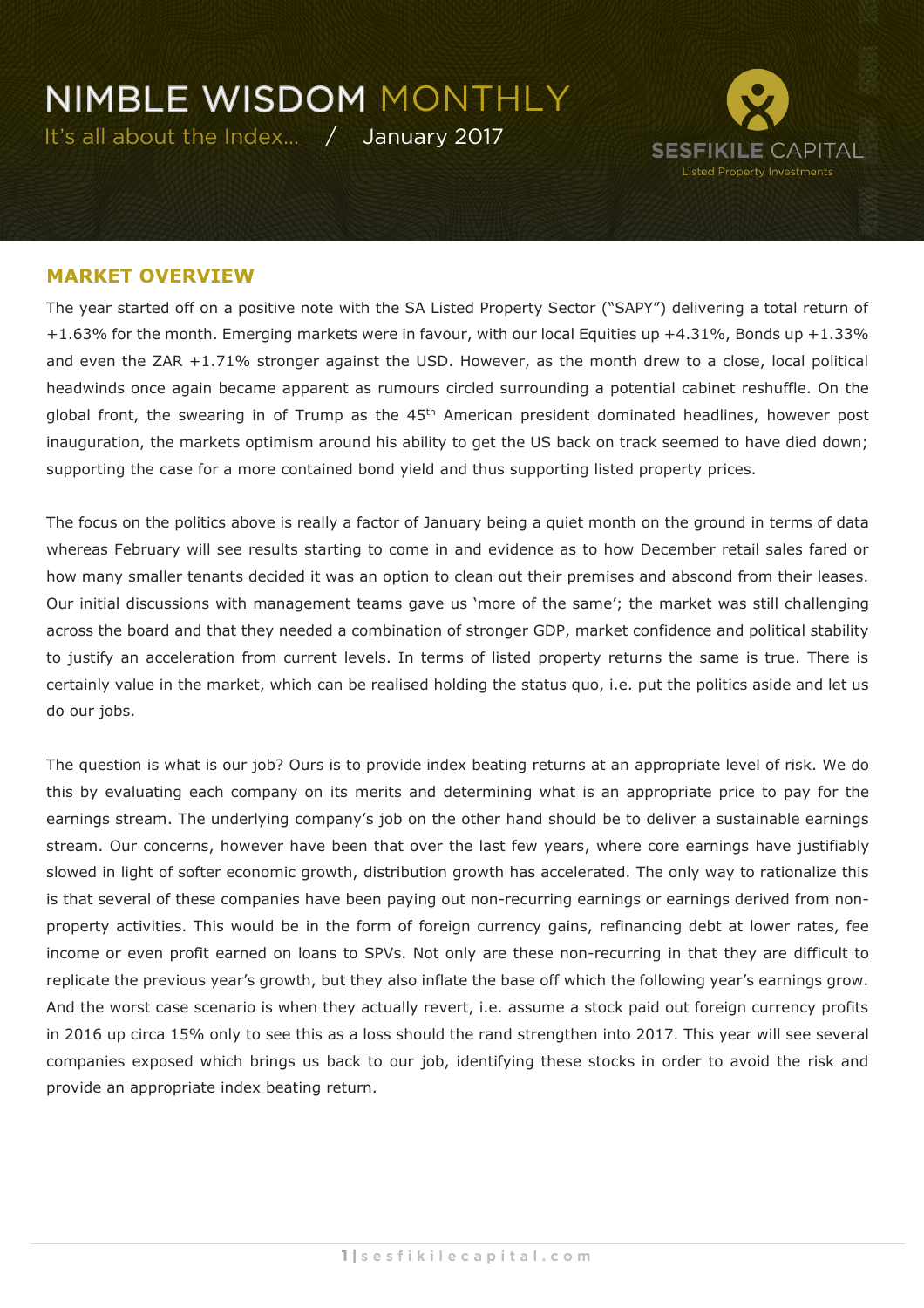

#### **BENCHMARK PROPOSALS**

In 2003 the South African Property Index ("SAPY") came into existence as the bellwether for anyone wanting to invest in "SA listed property". Nearly 14 years later and over 1100% returned (annualised at 21%), the SAPY and the underlying asset class is no longer a marginalised sector lacking coverage and liquidity, but a serious contender fighting for its fair share in just about any balanced portfolio. Liquidity can no longer be a point of contention as the market cap sits just below R500 billion with the potential to grow dramatically if the proposed changes below are implemented.



**Chart 1: SAPY market cap evolution: 2006 - 2016**

*Source: Bloomberg*

Interestingly, when the SAPY was launched it implemented certain rules to exclude the 'elephant in the room' at the time: Liberty International. This, we believe, was done for two reasons: 1) the company was too big and dominant in the current index and 2) all of its assets were offshore so it wasn't technically an "SA listed property" company. The company was excluded on the basis that it did not have a primary listing on the JSE. As timed passed and the index evolved we started noticing a stronger push towards geographic diversification across portfolios to the extent that entire listings of pure offshore portfolios started popping up. First it was Redefine International, followed by NEPI and before we knew it the SAPY stands today with 5 of the 20 constituents being pure offshore companies, with a further 15 trading on our exchange.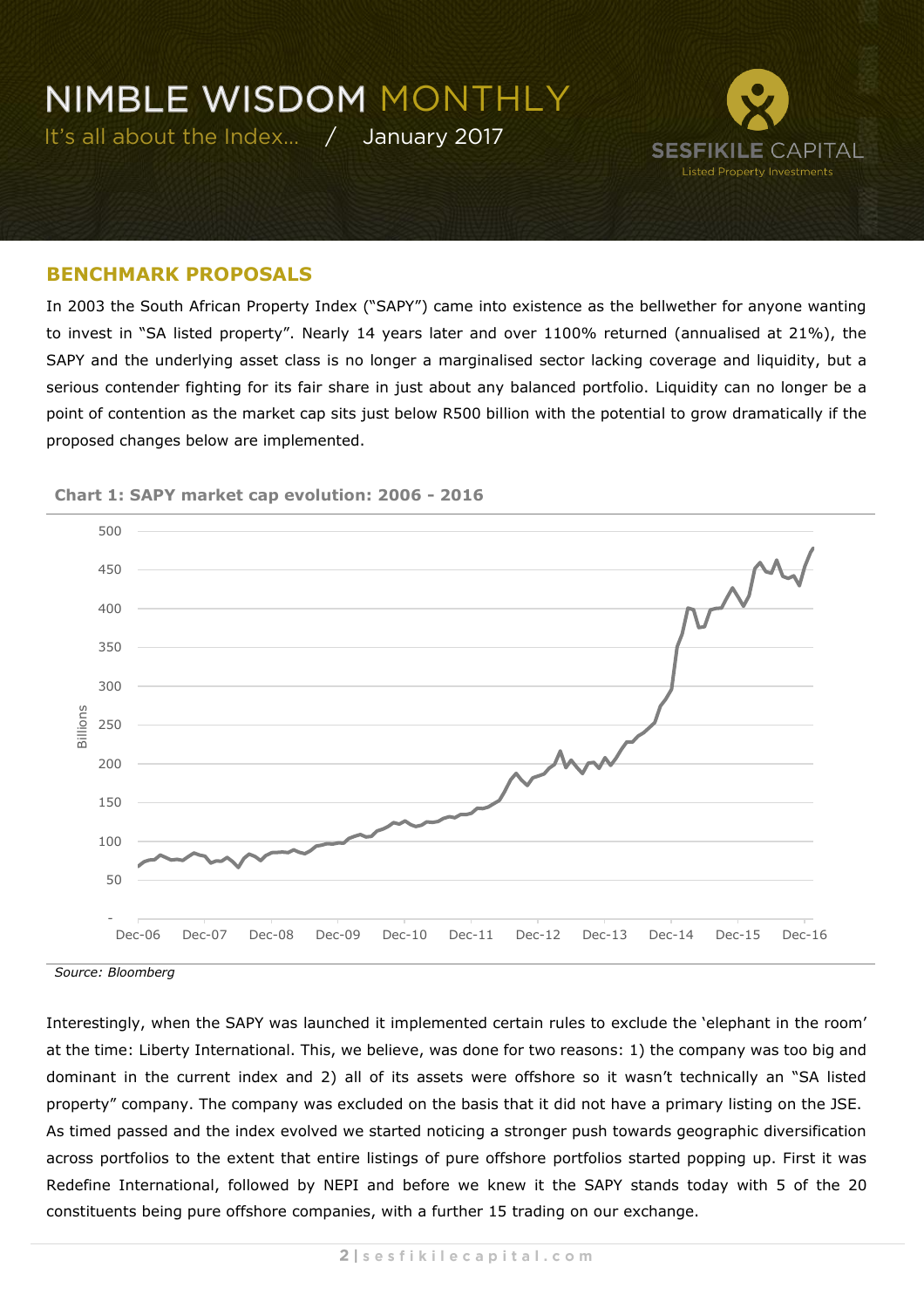It's all about the Index… / January 2017



The question being asked from this was, why do some offshore stocks make it onto the SAPY while others are excluded? Well, we answered this above with regards to the stock's primary listing and where the majority of trade happens, but is this fair and representative of what our exchange has to offer?

With the discussion around the appropriateness of the SAPY becoming more frequent, the JSE published a 'white paper' at the end of 2016, proposing a complete revamp of the property index suite. Three new indices have been proposed – we summarise the proposal and will shed some light on our preferred index below:

#### **1. SA REIT Index**

This index will include only JSE listed companies that are classified as SA REITs. In effect it would be somewhat like the existing SAPY, but exclude all dual listed companies, such as NEPI, Rockcastle, MAS and Stenprop as well as developers such as Attacq.

It would be an attractive yielding index with a strong SA bias, however we feel for our purposes it would be somewhat limited and quite homogenous with little opportunity for adequate diversification. It would also have much higher concentration risk than the current SAPY.

#### **2. Tradable Property Index**

Based on current statistics, this index would include the 13 most liquid property companies on the JSE (i.e. they would need to pass certain liquidity criteria), regardless of where the primary listing is.

This would be appropriate for tracker funds, but once again very limiting with regards to choice and could push undesirable behaviour as companies may chase size and liquidity at the expense of earnings.

#### **3. All Property Index**

This index will include all property companies listed on the JSE that are included in the All Share Index (currently 30), including both foreign and local, REITs and developers. The foreign companies will be included based on SWIX weightings (i.e. on what is held on the South African exchange).

We believe that this index would be the most appropriate 'replacement' for the SAPY as it incorporates more choice and at the same time lowers concentration risk. We do however believe that it needs to be 'tweaked'.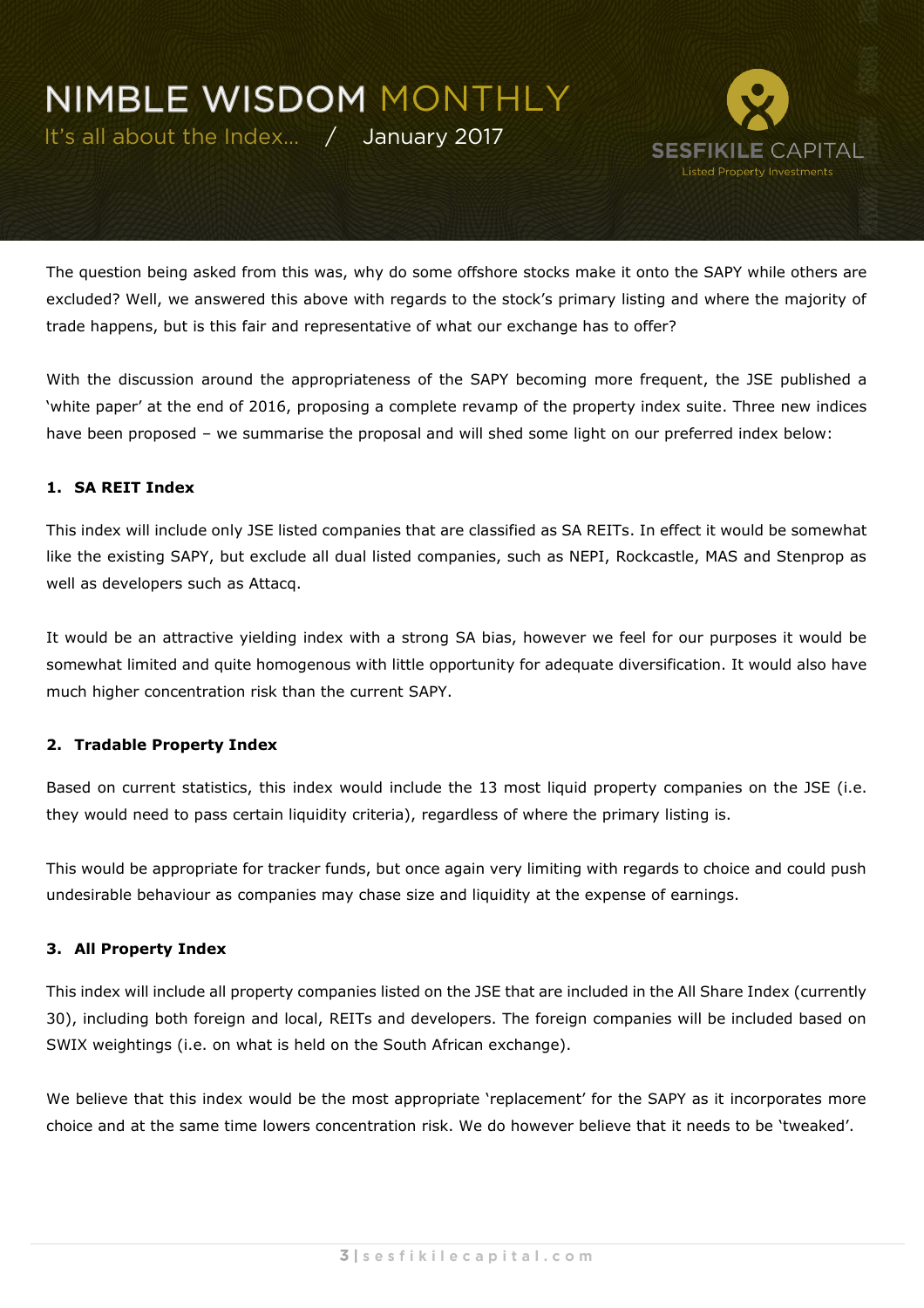It's all about the Index… / January 2017



In our submission to the JSE, we have proposed that the ALPI should form the basis of the new-SAPY. **However, in order to ensure that the new-SAPY remains relevant as both a South African and a Listed Property / REIT benchmark, we have made the following suggestions:**

- 1. **Limit the constituents to 25:** We are still of the view that inclusions should be relevant and tradable. The 'tail' of the index at 30 constituents is very small and subject to be price movements on very small and infrequent trades.
- 2. **Cap the maximum weight of any single stock to 15% to limit concentration risk:** This was a suggestion in the 'white paper' to which we concur. For the index to serve its purpose, it must have a healthy spread of stocks and highly concentrated positions would undermine this.
- **3. Cap the maximum weight of any stock that is not an SA REIT to 5%:** This ensures that the SAPY remains relevant as both a Listed Property / REIT and a South African benchmark as companies that do not pay a yield (such as developers) as well as those domiciled outside of SA will have a capped exposure in the index.

We have seen the propensity for local investors to perhaps over value offshore stocks premised on their fear for the rand and / or the current political climate. We fear that offshore companies may look to capitalise on this mispricing and potentially crowd out our local stocks. After all, the SAPY is a South African Index and we would not want to prejudice local companies looking to raise capital in their own backyard.

In addition, we feel that local listed property investors have always been tilted towards the attractive yield proposition of the asset class, which is often diluted by offshore stocks and developers and are not governed by the same regulations in our local REIT regime, which obliges companies to pay out the majority of operating earnings.

Ultimately, we think that the JSE has taken positive steps to realign and make the SAPY more relevant in light of current market conditions and requirements. We look forward to the potential universe growing and allowing us to apply our skill set towards generating returns across a wider universe. Initial changes in the SAPY will likely trigger material changes across many managers portfolios as their benchmarks may be adjusted, which could create short term trading opportunities, however the real opportunity is more strategic and long term in nature as the greater liquidity and more efficient stock allocation should enhance the quality of investment portfolios in light of risk and return.